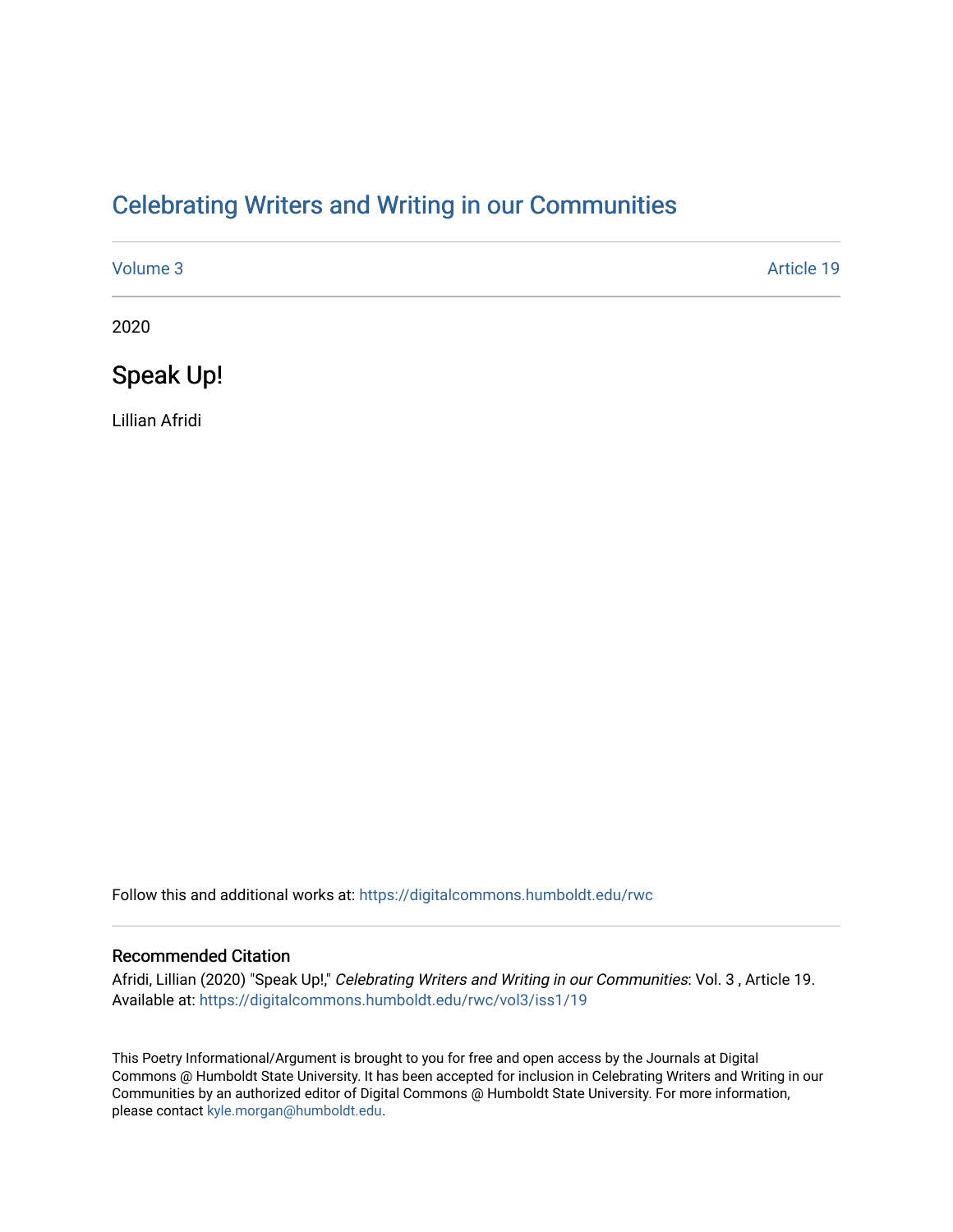Afridi: Speak Up!

# **Speak Up!**

## **By Lillian Afridi**

Anyone can be considered an activist, but most people choose to silence their opinions, allowing others to speak up. Barack Obama once said, "A change is brought about because ordinary people do extraordinary things." Using your voice to speak out against injustices helps better the world. Young adults like Emma Gonzales, Malala Yousafzai, and Greta Thunberg are speaking up and starting to change things around the world.

On February 14, 2018, the Parkland School shooting occurred, inspiring students like Emma Gonzales, a Parkland shooting survivor, to speak up for gun control. At one of Emma's biggest speeches, she called "B.S" on some politicians and their claims of safety. Emma Gonzales is also one of the cofounders of Never Again MSD, a student-led gun control committee whose mission is to inform people about gun violence. Emma is standing up for what she believes in and will not stop until appropriate gun control laws are enforced.

Malala Yousafzai is speaking out for girls' and women's education around the world. In 2007, the Taliban began controlling Swat Valley and girls were banned from attending school. Two years later, Malala started a blog and wrote about how women and girls had a right to learn, using the name Gul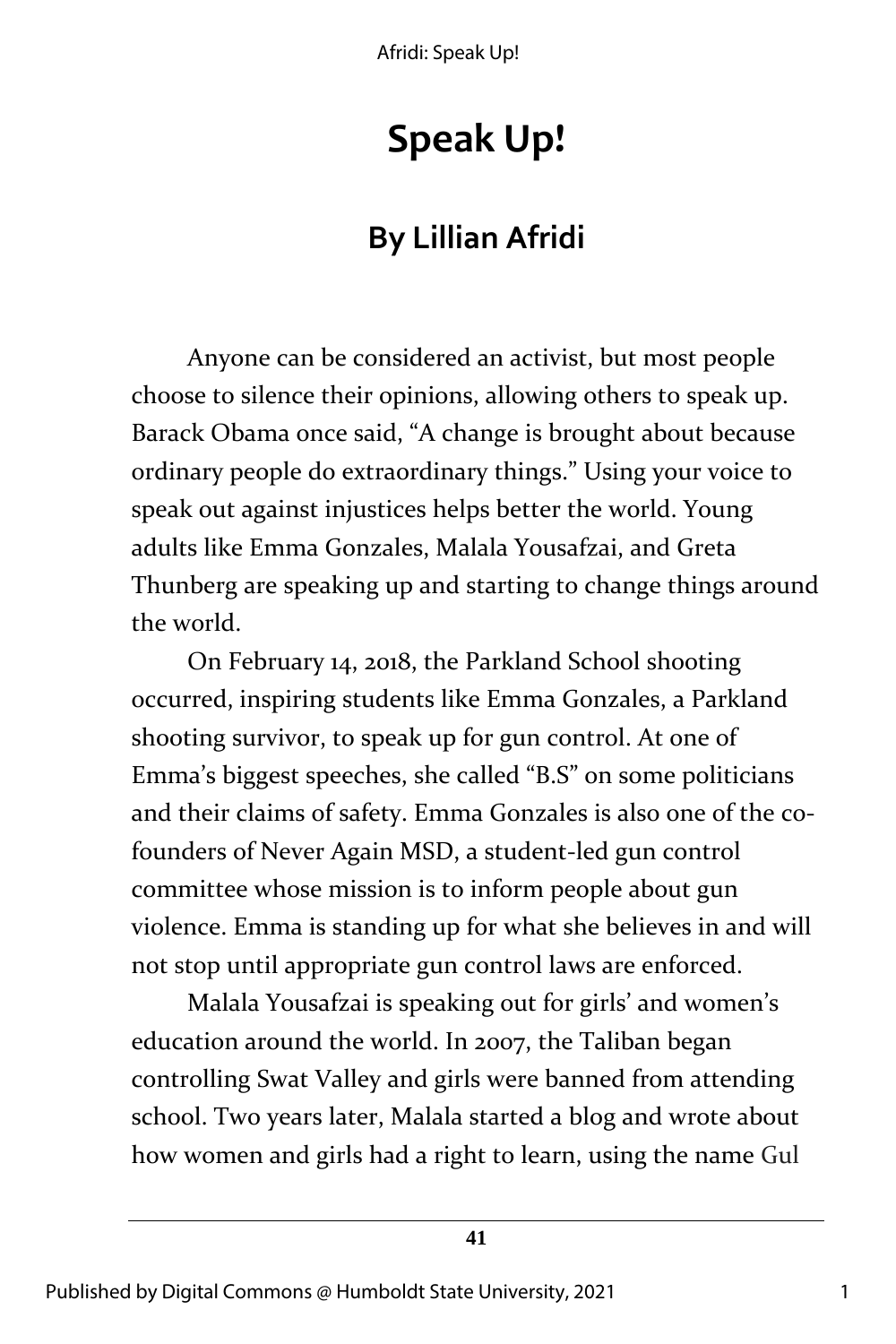Makai. She continued to speak out as change was arriving in Pakistan. On October 9, 2012, Malala was shot three times, but she survived! Malala is the youngest Nobel Peace Prize winner and continues to speak for girls' education.

Since 2018, Greta Thunberg has been taking action to stop climate change. Greta started promoting climate awareness in 2018 when she entered a climate change writing competition and won. A few months later she vowed to protest until the Swedish government would meet the carbon emissions target made in 2015. Greta began missing classes every Friday to protest, and soon she became well known. Last year, Greta took the whole year off from school to protest about climate change. Greta is such an influence, and although she has been ridiculed, she perseveres.

Change is on the rise all around the world. People have been standing up for what they believe, and things are starting to happen. Young activists are using their experiences and pasts to speak up and better the world. Emma Gonzales, Malala Yousafzai, and Greta Thunberg are all advocating for a better world where we will see peace, equality, and a healthy planet.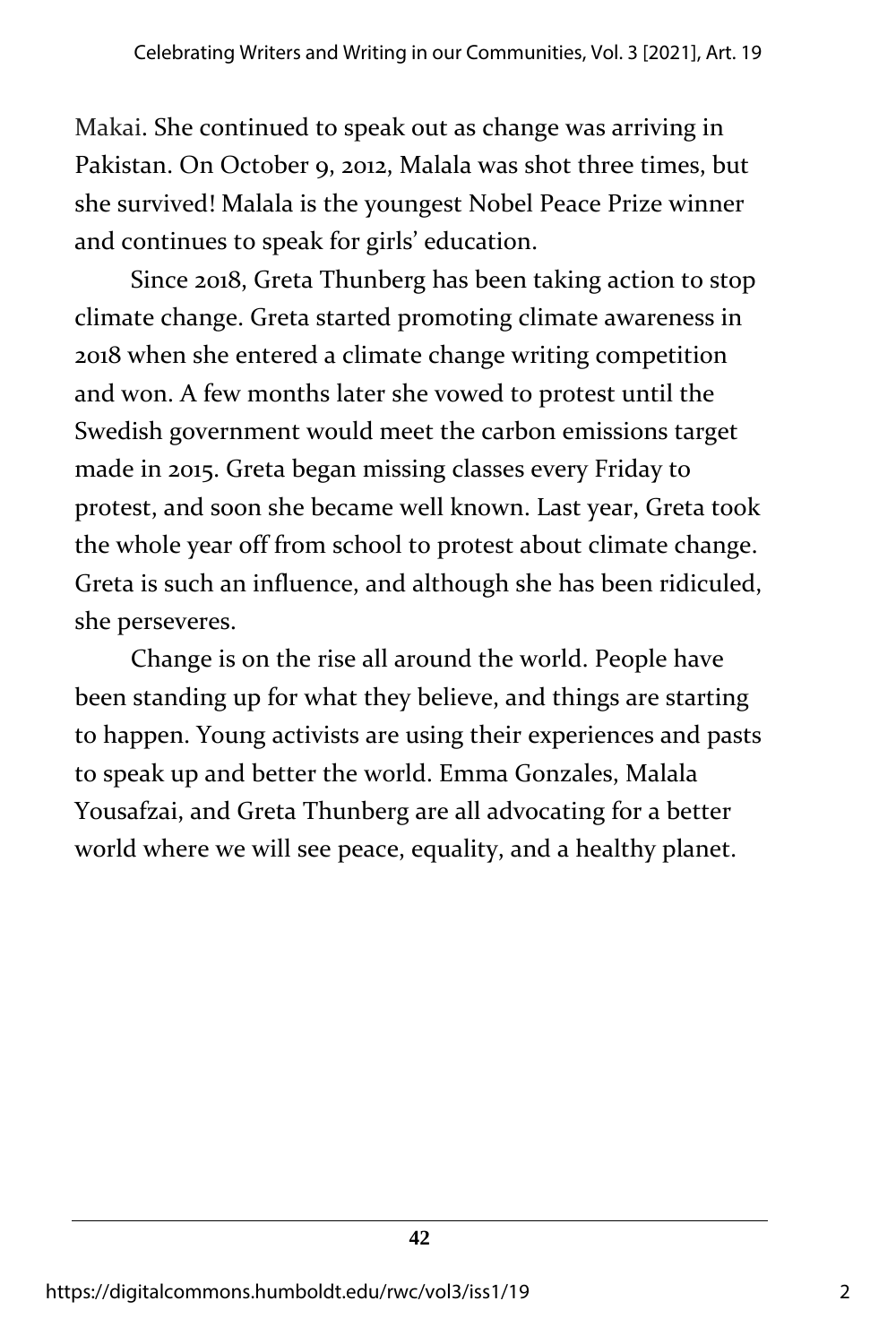### Bibliography

"From Emma González to Elizabeth Gurley Flynn: Celebrating Young Women's Voices This Women's History Month - Corporate Accountability." *Corporate Accountability*, https://www.facebook.com/stopcorporateabuse, https://www.corporateaccountability.org/blog/celebrati ng-young-womens-voices-this-womens-historymonth/?gclid=CjwKCAiAzJLzBRAZEiwAmZb0alXUvyqIZ azPDdYYMbAyBLzggsMeReNmWhIIThL9GMwhs9- NMVctGBoCAhEQAvD\_BwE. Accessed 14 May 2020.

González, Emma. "Opinion | A Young Activist's Advice: Vote, Shave Your Head and Cry Whenever You Need To - The New York Times." *The New York Times - Breaking News, World News & Multimedia*, New York Times, 5 Oct. 2018, https://www.nytimes.com/2018/10/05/opinion/sunday/e mma-gonzalez-parkland.html.

- "Greta Thunberg: What Does the Teenage Climate Change Activist Want? - BBC News." *BBC News*, BBC News, 28 Feb. 2020, http://www.bbc.com/news/world-europe-49918719.
- "Gun Control | NeverAgain.Com." *NeverAgain.Com*, https://www.facebook.com/neveragaincom/, https://www.neveragain.com/gun-control/. Accessed 14 May 2020.